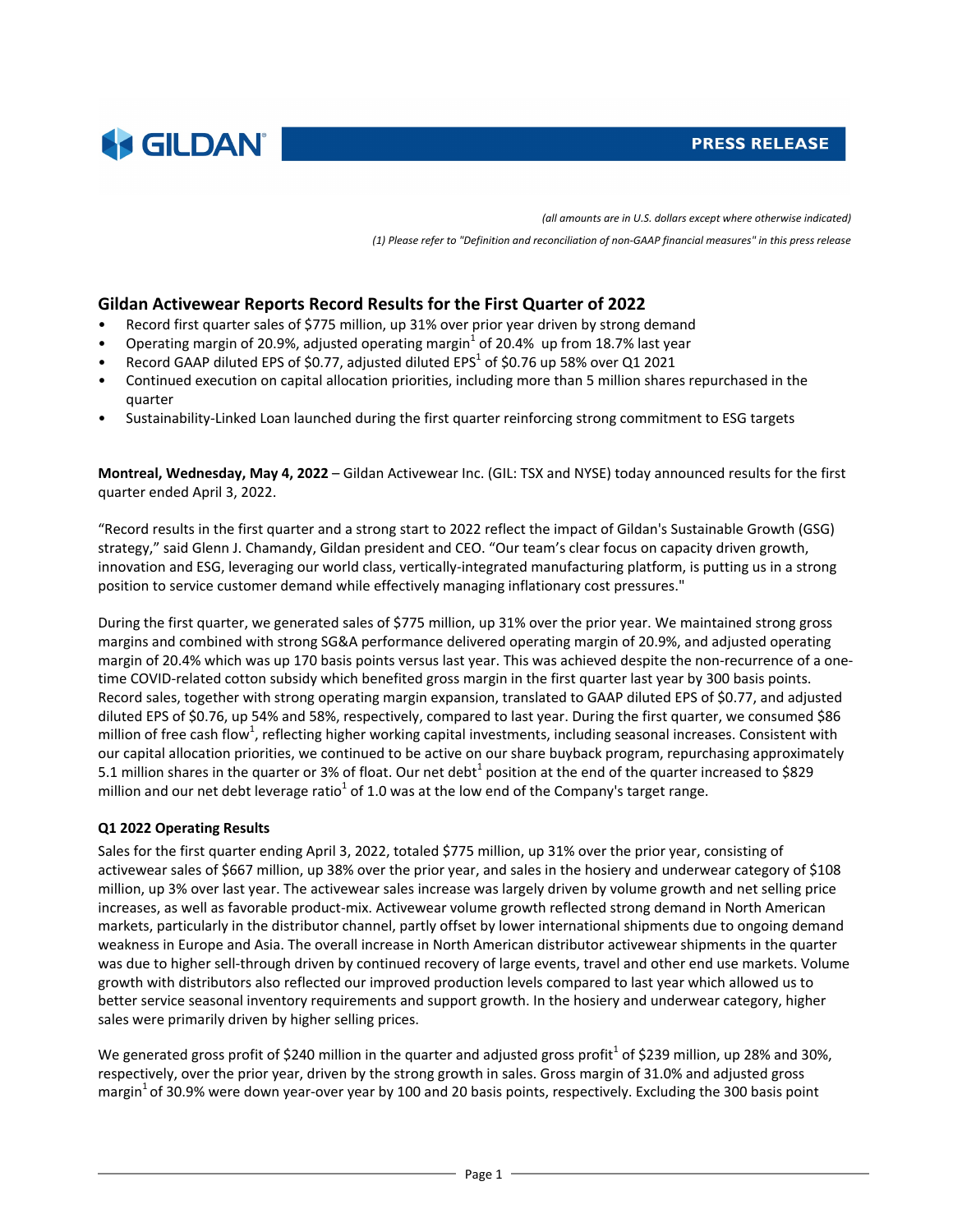impact related to the non-recurrence of the one-time cotton subsidy benefit in the prior year, adjusted gross margin improved by 280 basis points due to higher net selling prices and favourable product mix which more than offset the impact of higher fiber costs, as well as inflationary pressures on other manufacturing costs.

SG&A expenses for the first quarter of \$81 million were up approximately \$8 million compared to \$73 million last year primarily due to higher volume-driven distribution expenses and the impact of inflation on overall costs. SG&A expenses as a percentage of net sales improved 200 basis points to 10.4% compared to 12.4% last year, as the benefit of volume leverage and our continued focus on cost management more than offset inflationary cost pressures.

We generated operating income of \$162 million, or 20.9% of sales and adjusted operating income<sup>1</sup> of \$158 million, or 20.4% of sales, in the first quarter of 2022 compared to operating income of \$114 million, or 19.3% of sales, and \$110 million, or 18.7% of sales, on an adjusted basis last year. The increase in operating and adjusted operating income was due to higher sales, and improved operating margins driven by SG&A leverage. Net financial expenses were down \$4 million over the prior year, largely offsetting higher income taxes. Consequently, we reported net earnings of \$146 million, or \$0.77 per share on a diluted basis, for the three months ended April 3, 2022 and adjusted net earnings<sup>1</sup> of \$144 million, or \$0.76 per share on a diluted basis, compared to net earnings of \$99 million, or \$0.50 per diluted share and adjusted net earnings of \$95 million, or \$0.48 per diluted share in the first quarter last year.

During the first quarter, we consumed \$86 million of free cash flow compared to \$38 million of free cash flow generated in the first quarter of 2021. The decrease reflected higher working capital investments to support growth and seasonal increases, as well as increased capital expenditures primarily for capacity expansions which more than offset the benefit of higher earnings. With respect to our capacity expansions, we are continuing to make good progress with our projects in Central America, the Caribbean and Bangladesh. The Company ended the first quarter of 2022 with net debt of \$829 million and a leverage ratio of 1.0 times net debt to trailing twelve months adjusted  $EBITDA<sup>1</sup>$ .

# **Current Market Environment**

Throughout the first quarter we saw strong demand for our activewear products in North America. More recently, while we have seen some deceleration in sell-through over the last few weeks tied to broader economic considerations, overall demand for activewear remains healthy. Similarly, we have also started to see some sellthrough slowing for certain products in the hosiery and underwear category that could be related to broader economic factors, including the impact of the non-recurrence of stimulus and other support payments which consumers received last year. Nevertheless, we are pleased with the start to the year and the progress we can make in 2022 as we move forward with the GSG strategy and our previously communicated outlook for sales and margin performance over the 2022 to 2024 three-year period. For further details, we refer you to the section "Gildan Sustainable Growth Strategy" in the Company's press release of February 23, 2022 which is available on the Company's website.

# **Environmental, Social and Governance (ESG)**

During the first quarter of 2022, the Company amended the terms of its existing \$1 billion revolving credit facility to incorporate sustainability-linked terms that reduce or increase the related borrowing costs based on the Company's annual performance against three of its recently announced ESG targets in the areas of climate change, circularity, and diversity, equity, and inclusion. Gildan is the first Canadian apparel manufacturing company to tie financing costs to the achievement of important ESG targets. With sustainability as one of the key pillars of the Company's GSG strategy, this sustainability linked loan underscores the Company's commitment towards its ESG targets and its pledge to make meaningful advancements by 2030 in this regard. For further details, we refer you to the Company's press release of March 28, 2022 which is available on the Company's website.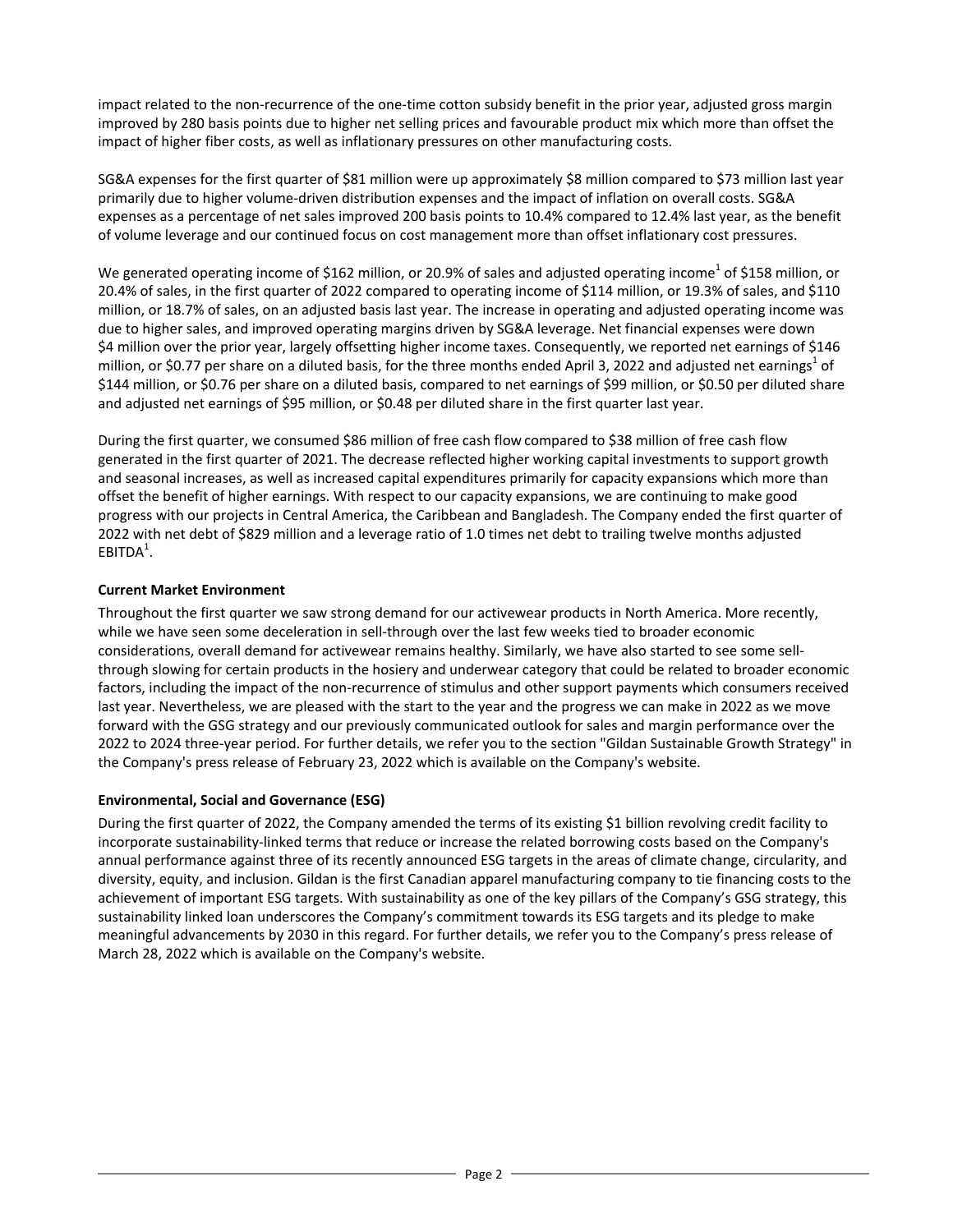# **Declaration of Quarterly Dividend**

The Board of Directors has declared a cash dividend of \$0.169 per share, payable on June 20, 2022 to shareholders of record as of May 26, 2022. This dividend is an "eligible dividend" for the purposes of the Income Tax Act (Canada) and any other applicable provincial legislation pertaining to eligible dividends.

### **Normal Course Issuer Bid**

During the first quarter of 2022, the Company repurchased for cancellation a total of 5,134,613 common shares under its NCIB program for a total cost of approximately \$201 million.

#### **Disclosure of Outstanding Share Data**

As at April 30, 2022, there were 186,771,703 common shares issued and outstanding along with 3,181,527 stock options and 49,398 dilutive restricted share units (Treasury RSUs) outstanding. Each stock option entitles the holder to purchase one common share at the end of the vesting period at a predetermined exercise price. Each Treasury RSU entitles the holder to receive one common share from treasury at the end of the vesting period, without any monetary consideration being paid to the Company.

### **Conference Call Information**

Gildan Activewear Inc. will hold a conference call to discuss the Company's first quarter 2022 results today at 5:00 PM ET. A live audio webcast of the conference call, as well as a replay, will be available on its corporate site or on the following link: https://gildancorp.com/en/investors/events-and-presentations/. The conference call can be accessed by dialing (877) 282-2924 (Canada & U.S.) or (470) 495-9480 (international) and entering passcode 6590665#. A replay will be available for 7 days starting at 8:00 PM ET by dialing (855) 859-2056 (Canada & U.S.) or (404) 537-3406 (international) and entering the same passcode.

This release should be read in conjunction with Gildan's Management's Discussion and Analysis and its unaudited condensed interim consolidated financial statements as at and for the three months ended April 3, 2022, which will be filed by Gildan with the Canadian securities regulatory authorities and with the U.S. Securities and Exchange Commission and which will be available on Gildan's corporate website.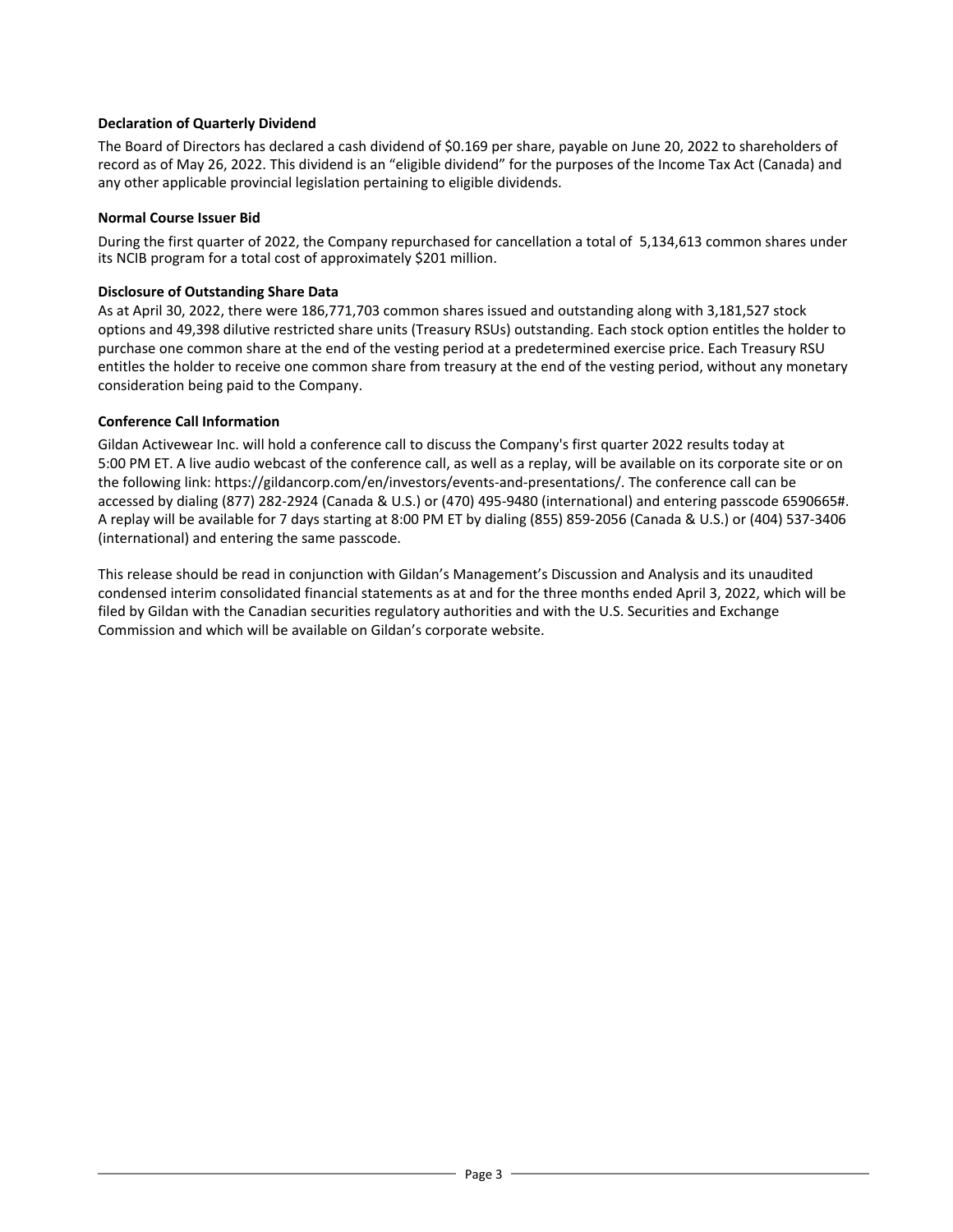Certain minor rounding variances may exist between the condensed consolidated financial statements and the table summaries contained in this press release.

#### **Supplemental Financial Data**

#### **CONSOLIDATED FINANCIAL DATA (UNAUDITED)**

| (in $\zeta$ millions, except per share amounts or otherwise indicated) | Q1 2022 | Q1 2021        | Variation<br>$(\%)$ |
|------------------------------------------------------------------------|---------|----------------|---------------------|
| Net sales                                                              | 774.9   | 589.6          | 31.4 %              |
| Gross profit                                                           | 240.4   | 188.5          | 27.5 %              |
| Adjusted gross profit <sup>(1)</sup>                                   | 239.1   | 183.5          | 30.3 %              |
| SG&A expenses                                                          | 80.5    | 73.4           | 9.7%                |
| Impairment (Reversal of impairment) of trade accounts receivable       | 0.5     | (0.2)          | n.m.                |
| Restructuring and acquisition-related (recovery) costs                 | (2.8)   | 1.5            | n.m.                |
| Operating income                                                       | 162.2   | 113.8          | 42.5 %              |
| Adjusted operating income <sup>(1)</sup>                               | 158.1   | 110.3          | 43.3 %              |
| Adjusted EBITDA <sup>(1)</sup>                                         | 191.6   | 145.8          | 31.4 %              |
| Financial expenses                                                     | 7.0     | 10.8           | (35.2)%             |
| Income tax expense                                                     | 8.8     | 4.4            | 100.0%              |
| Net earnings                                                           | 146.4   | 98.5           | 48.6 %              |
| Adjusted net earnings <sup>(1)</sup>                                   | 144.3   | 95.0           | 51.9%               |
| <b>Basic EPS</b>                                                       | 0.77    | 0.50           | 54.0%               |
| <b>Diluted EPS</b>                                                     | 0.77    | 0.50           | 54.0%               |
| Adjusted diluted EPS <sup>(1)</sup>                                    | 0.76    | 0.48           | 58.3 %              |
| Gross margin <sup>(2)</sup>                                            | 31.0 %  | 32.0 %         | $(1.0)$ pp          |
| Adjusted gross margin <sup>(1)</sup>                                   | 30.9 %  | 31.1 %         | $(0.2)$ pp          |
| SG&A expenses as a percentage of sales <sup>(3)</sup>                  | 10.4 %  | 12.4 %         | $(2.0)$ pp          |
| Operating margin <sup>(4)</sup>                                        | 20.9 %  | 19.3 %         | $1.6$ pp            |
| Adjusted operating margin <sup>(1)</sup>                               | 20.4 %  | 18.7 %         | 1.7 pp              |
| Cash flows (used in) from operating activities                         | (51.5)  | 20.6           | n.m.                |
| Capital expenditures                                                   | (34.0)  | (13.1)         | n.m.                |
| Free cash flow <sup>(1)</sup>                                          | (85.5)  | 37.6           | n.m.                |
| As at (in \$ millions, or otherwise indicated)                         |         | Apr 3,<br>2022 | Jan 2,<br>2022      |
| Inventories                                                            |         | 889.5          | 774.4               |
| Trade accounts receivable                                              |         | 460.7          | 330.0               |
| Net debt <sup>(1)</sup>                                                |         | 829.3          | 529.9               |

Net debt leverage ratio<sup>(1)</sup> and the set of the set of the set of the set of the set of the set of the set of the set of the set of the set of the set of the set of the set of the set of the set of the set of the set of th

(1) This is a non-GAAP financial measure or ratio. Please refer to "Non-GAAP Financial Measures" in this press release.

(2) Gross margin is defined as gross profit divided by net sales.

(3) SG&A as a percentage of sales is defined as SG&A divided by net sales.

(4) Operating margin is defined as operating income divided by net sales.

n.m. = not meaningful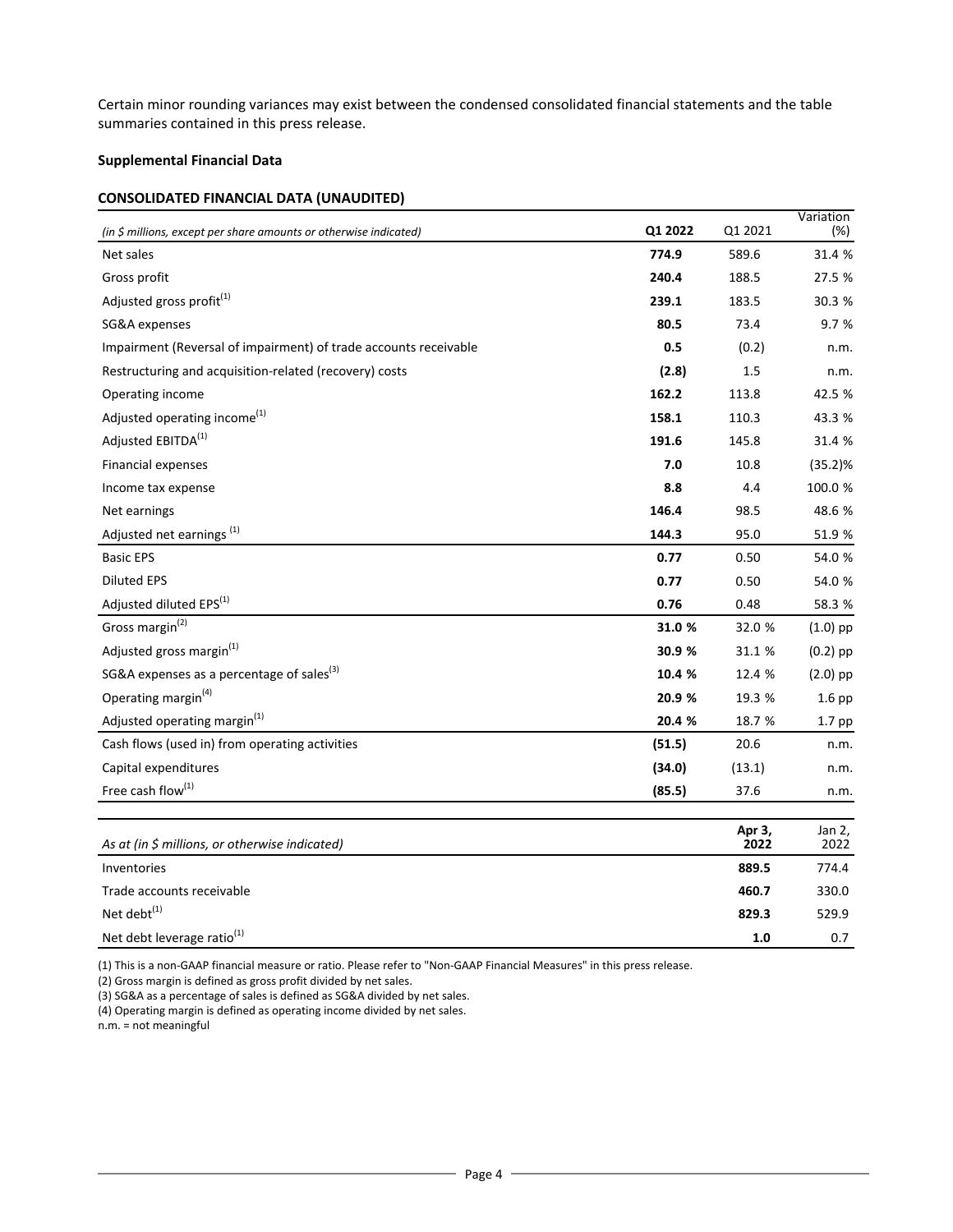#### **DISAGGREGATION OF REVENUE**

Net sales by major product group were as follows:

| (in \$ millions, or otherwise indicated) | Q1 2022 |       | $Q1 2021$ Variation $(\%)$ |
|------------------------------------------|---------|-------|----------------------------|
| Activewear                               | 667.3   | 484.6 | 37.7 %                     |
| Hosiery and underwear                    | 107.6   | 105.0 | 2.5%                       |
|                                          | 774.9   | 589.6 | 31.4 %                     |

### Net sales were derived from customers located in the following geographic areas:

| (in \$ millions, or otherwise indicated) | Q1 2022 |       | Q1 2021 Variation (%) |
|------------------------------------------|---------|-------|-----------------------|
| <b>United States</b>                     | 681.8   | 506.8 | 34.5 %                |
| Canada                                   | 30.2    | 22.6  | 33.6 %                |
| International                            | 62.9    | 60.2  | 4.5 %                 |
|                                          | 774.9   | 589.6 | 31.4 %                |

### **Non-GAAP financial measures and related ratios**

This press release includes references to certain non-GAAP financial measures, as well as non-GAAP ratios as described below. These non-GAAP measures do not have any standardized meanings prescribed by International Financial Reporting Standards (IFRS) and are therefore unlikely to be comparable to similar measures presented by other companies. Accordingly, they should not be considered in isolation or as a substitute for measures of performance prepared in accordance with IFRS. The terms and definitions of the non-GAAP measures used in this press release and a reconciliation of each non-GAAP measure to the most directly comparable IFRS measure are provided below.

### **Certain adjustments to non-GAAP measures**

As noted above certain of our non-GAAP financial measures and ratios exclude the variation caused by certain adjustments that affect the comparability of the Company's financial results and could potentially distort the analysis of trends in its business performance. Adjustments which impact more than one non-GAAP financial measure and ratio are explained below:

### *Restructuring and acquisition-related costs (recovery)*

Restructuring and acquisition-related costs are comprised of costs directly related to significant exit activities, including the closure of business locations or the relocation of business activities, significant changes in management structure, as well as transaction, exit, and integration costs incurred pursuant to business acquisitions. Restructuring and acquisition-related costs is included as an adjustment in arriving at adjusted operating income, adjusted operating margin, adjusted net earnings, adjusted diluted EPS, and adjusted EBITDA. Restructuring and acquisition-related recovery was \$2.8 million (2021 - \$1.5 million in costs) for the three months ended April 3, 2022. Refer to subsection 5.4.5 entitled "Restructuring and acquisition-related (recovery) costs" in our interim MD&A for a detailed discussion of these costs.

### *Net insurance losses (gains)*

Net insurance gains of \$0.3 million (2021 - \$6.2 million) for the three months ended April 3, 2022, related to the two hurricanes which impacted the Company's operations in Central America in November 2020. The net insurance gains reflected costs of \$4.4 million (2021 - \$24.3 million) (mainly attributable to equipment repairs, salary and benefits continuation for idle employees, and other costs and charges), which were more than offset by related accrued insurance recoveries of \$4.7 million (2021 - \$30.5 million) during the first quarter of fiscal 2022. The insurance gains primarily relate to accrued insurance recoveries at replacement cost value for damaged equipment in excess of the write-off of the net book value of property plant and equipment, as well as the recognition of insurance recoveries for business interruption, when applicable. Net insurance gains is included as an adjustment in arriving at adjusted gross profit and adjusted gross margin, adjusted operating income, adjusted operating margin, adjusted net earnings, adjusted diluted EPS, and adjusted EBITDA.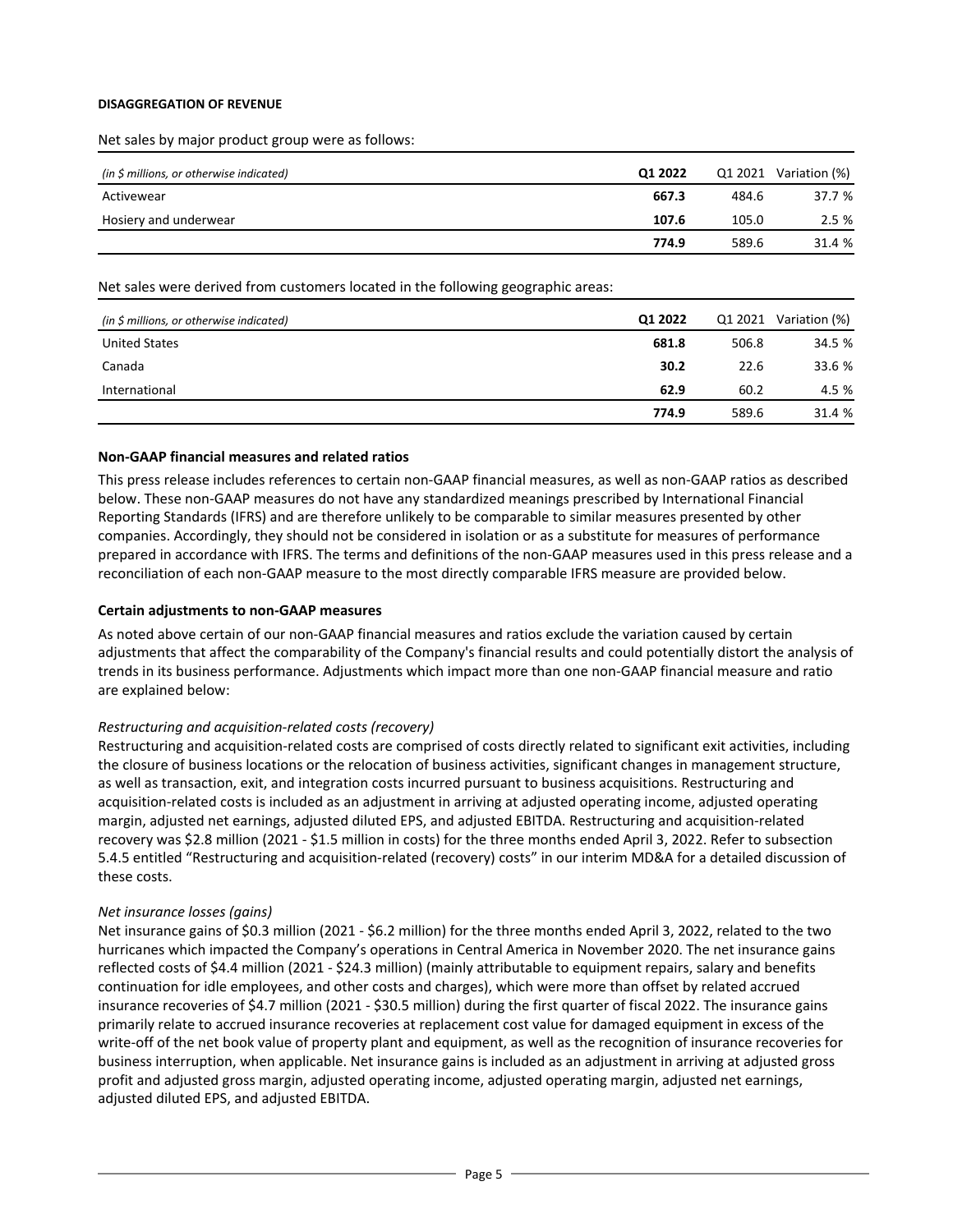## *Impact of strategic product line initiatives*

In the fourth quarter of fiscal 2019, the Company launched a strategic initiative to significantly reduce its imprintables product line SKU count. In the fourth quarter of fiscal 2020 the Company expanded this strategic initiative to include a significant reduction in its retail product line SKU count. The objectives of this strategic initiative include exiting all ship to-the-piece activities, discontinuing overlapping and less productive styles and SKUs between brands, simplifying the Company's product portfolio and reducing complexity in its manufacturing and warehouse distribution activities. The impact of this initiative has included inventory write-downs to reduce the carrying value of discontinued SKUs to liquidation values, sales return allowances for product returns related to discontinued SKUs, and in Q4 2021, the writedown of production equipment and other assets relating to discontinued SKUs. The impact of strategic product line initiatives is included as an adjustment in arriving at adjusted gross profit and adjusted gross margin, adjusted operating income, adjusted operating margin, adjusted net earnings, adjusted diluted EPS, and adjusted EBITDA.

The gains and charges related to this initiative for three months ended April 3, 2022 and April 4, 2021, were as follows:

- The three months ended April 3, 2022 includes \$1 million of gains included in cost of sales, related to the reversal of a reserve relating to Company's strategic initiatives to significantly reduce its product line stockkeeping unit (SKU) counts.
- The three months ended April 4, 2021 includes \$1.2 million of charges included in cost of sales, related to the Company's strategic initiatives to significantly reduce its product line SKU counts.

## Adjusted net earnings and adjusted diluted EPS

Adjusted net earnings are calculated as net earnings before restructuring and acquisition-related costs, impairment of goodwill and intangible assets (and reversal of impairments on intangible assets), net insurance gains, the discontinuance of PPE SKUs, the impact of the Company's strategic product line initiatives, and income tax expense or recovery relating to these items. Adjusted net earnings also excludes income taxes related to the re-assessment of the probability of realization of previously recognized or de-recognized deferred income tax assets, and income taxes relating to the revaluation of deferred income tax assets and liabilities as a result of statutory income tax rate changes in the countries in which we operate. Adjusted diluted EPS is calculated as adjusted net earnings divided by the diluted weighted average number of common shares outstanding. The Company uses adjusted net earnings and adjusted diluted EPS to measure its performance from one period to the next, without the variation caused by the impacts of the items described above. The Company excludes these items because they affect the comparability of its financial results and could potentially distort the analysis of trends in its business performance. The Company believes adjusted net earnings and adjusted diluted EPS are useful to investors because they help identify underlying trends in our business that could otherwise be masked by certain expenses, write-offs, charges, income or recoveries that can vary from period to period. Excluding these items does not imply they are necessarily non-recurring. These measures do not have any standardized meanings prescribed by IFRS and are therefore unlikely to be comparable to similar measures presented by other companies.

| (in \$ millions, except per share amounts)                 | Q1 2022 | Q1 2021          |
|------------------------------------------------------------|---------|------------------|
|                                                            |         |                  |
| Net earnings                                               | 146.4   | 98.5             |
| Adjustments for:                                           |         |                  |
| Restructuring and acquisition-related (recovery) costs     | (2.8)   | 1.5              |
| Impact of strategic product line initiatives               | (1.0)   | 1.2 <sub>2</sub> |
| Net insurance gains                                        | (0.3)   | (6.2)            |
| Income tax expense relating to the above-noted adjustments | 2.0     |                  |
| Adjusted net earnings                                      | 144.3   | 95.0             |
| <b>Basic EPS</b>                                           | 0.77    | 0.50             |
| <b>Diluted EPS</b>                                         | 0.77    | 0.50             |
| Adjusted diluted EPS <sup>(1)</sup>                        | 0.76    | 0.48             |

(1) This is a non-GAAP ratio. It is calculated as adjusted net earnings divided by the diluted weighted average number of common shares outstanding.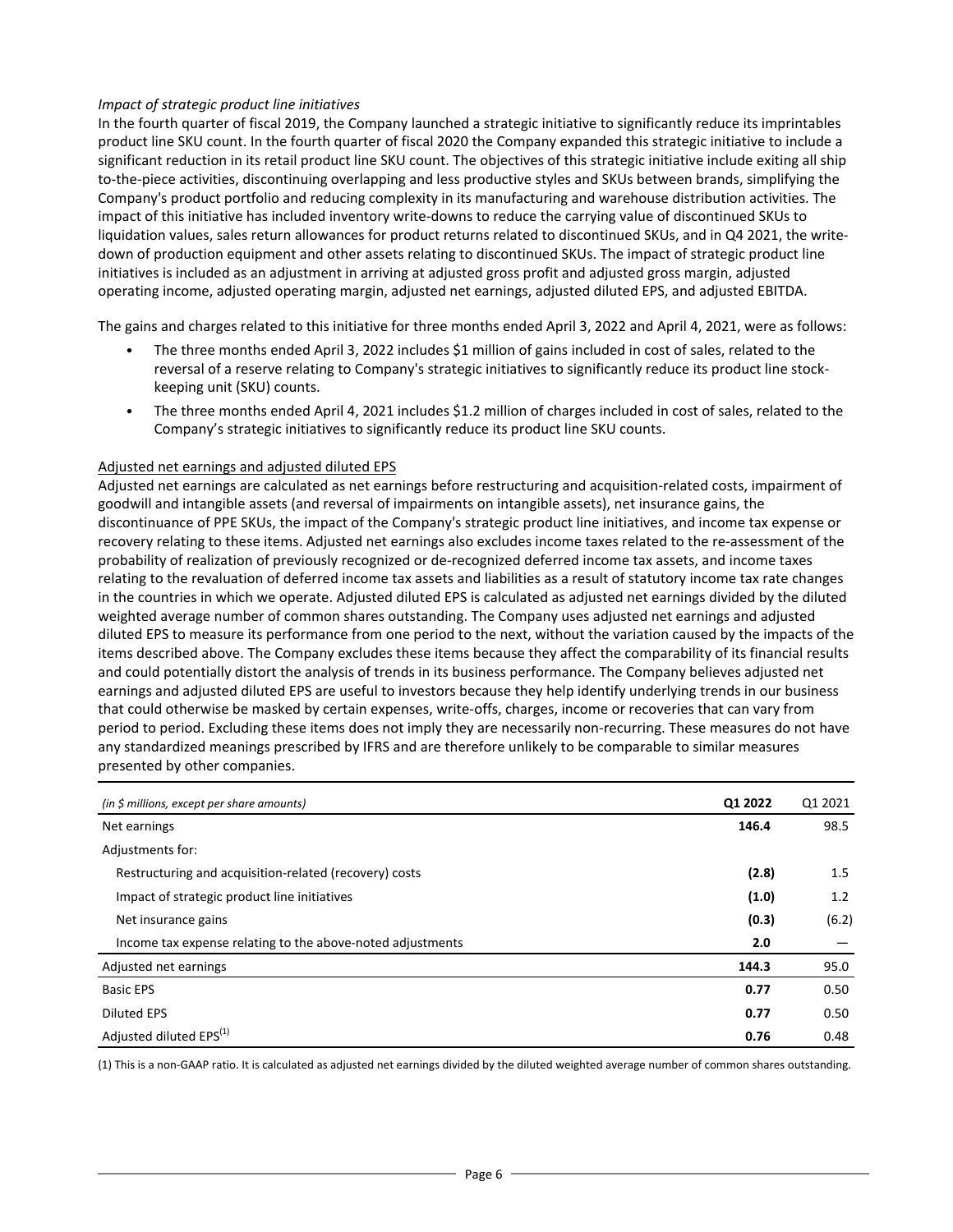#### Adjusted gross profit and adjusted gross margin

Adjusted gross profit is calculated as gross profit excluding the impact of net insurance gains, the discontinuance of PPE SKUs, and the impact of the Company's strategic product line initiatives. The Company uses adjusted gross profit and adjusted gross margin to measure its performance from one period to the next, without the variation caused by the impacts of the items described above. The Company excludes these items because they affect the comparability of its financial results and could potentially distort the analysis of trends in its business performance. Excluding these items does not imply they are necessarily non-recurring. The Company believes adjusted gross profit and adjusted gross margin are useful to investors because they help identify underlying trends in our business that could otherwise be masked by certain expenses, write-offs, charges, income or recoveries that can vary from period to period. These measures do not have any standardized meanings prescribed by IFRS and are therefore unlikely to be comparable to similar measures presented by other companies.

| (in \$ millions, or otherwise indicated)     | Q1 2022 | Q1 2021 |
|----------------------------------------------|---------|---------|
| Gross profit                                 | 240.4   | 188.5   |
| Adjustments for:                             |         |         |
| Impact of strategic product line initiatives | (1.0)   | 1.2     |
| Net insurance gains                          | (0.3)   | (6.2)   |
| Adjusted gross profit                        | 239.1   | 183.5   |
| Gross margin                                 | 31.0%   | 32.0%   |
| Adjusted gross margin <sup>(1)</sup>         | 30.9%   | 31.1%   |

(1) This is a non-GAAP ratio. It is calculated as adjusted gross profit divided by net sales excluding the sales return allowance for anticipated product returns related to discontinued SKUs. Net sales excluding the sales return allowance for anticipated product returns related to discontinued SKUs is a non-GAAP measure used in the denominator of the adjusted margin ratios to reverse the full effect of the SKU rationalization adjustments. The sales return allowance was nil for both periods.

#### Adjusted operating income and adjusted operating margin

Adjusted operating income is calculated as operating income before restructuring and acquisition-related costs. Adjusted operating income also excludes impairment of goodwill and intangible assets, net insurance gains, the discontinuance of PPE SKUs, and the impact of the Company's strategic product line initiatives. Management uses adjusted operating income and adjusted operating margin to measure its performance from one period to the next, without the variation caused by the impacts of the items described above. The Company excludes these items because they affect the comparability of its financial results and could potentially distort the analysis of trends in its business performance. The Company believes adjusted operating income and adjusted operating margin are useful to investors because they help identify underlying trends in our business that could otherwise be masked by certain expenses, write-offs, charges, income or recoveries that can vary from period to period. Excluding these items does not imply they are necessarily non-recurring. These measures do not have any standardized meanings prescribed by IFRS and are therefore unlikely to be comparable to similar measures presented by other companies.

| (in \$ millions, or otherwise indicated)               | Q1 2022 | Q1 2021 |
|--------------------------------------------------------|---------|---------|
| Operating income                                       | 162.2   | 113.8   |
| Adjustments for:                                       |         |         |
| Restructuring and acquisition-related (recovery) costs | (2.8)   | 1.5     |
| Impact of strategic product line initiatives           | (1.0)   | 1.2     |
| Net insurance gains                                    | (0.3)   | (6.2)   |
| Adjusted operating income                              | 158.1   | 110.3   |
| Operating margin                                       | 20.9 %  | 19.3 %  |
| Adjusted operating margin <sup>(1)</sup>               | 20.4 %  | 18.7 %  |

(1) This is a non-GAAP ratio. It is calculated as adjusted operating income divided by net sales excluding the sales return allowance for anticipated product returns related to discontinued SKUs. Net sales excluding the sales return allowance for anticipated product returns related to discontinued SKUs is a non-GAAP measure used in the denominator of the adjusted margin ratios to reverse the full effect of the SKU rationalization adjustments. The sales return allowance was nil for both periods.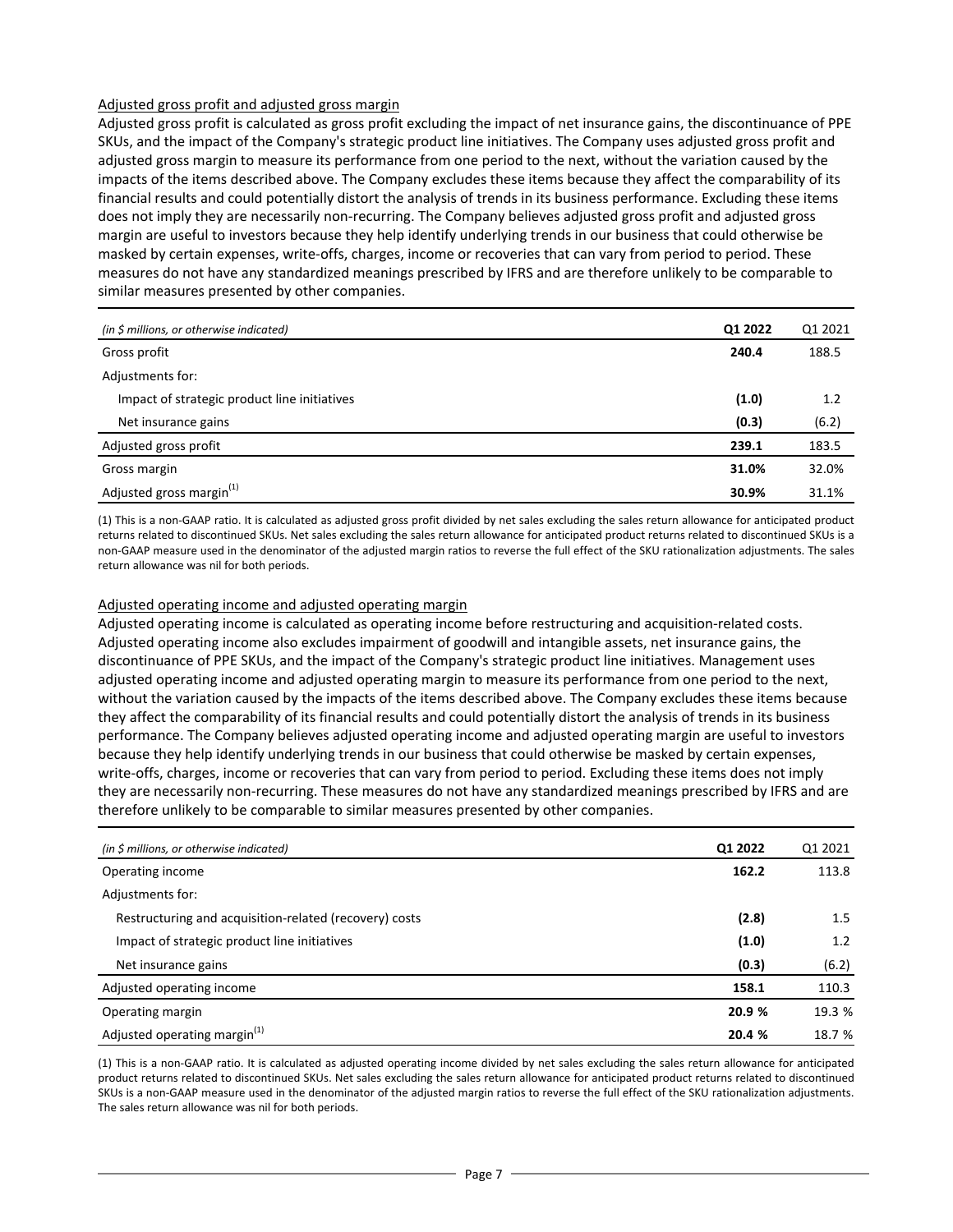### **Adjusted EBITDA**

Adjusted EBITDA is calculated as earnings before financial expenses net, income taxes, and depreciation and amortization, and excludes the impact of restructuring and acquisition-related costs. Adjusted EBITDA also excludes impairment of goodwill and intangible assets and reversal of impairments on intangible assets, net insurance gains, the discontinuance of PPE SKUs, and the impact of the Company's strategic product line initiative. Management uses adjusted EBITDA, among other measures, to assess the operating performance of its business. The Company also believes this measure is commonly used by investors and analysts to measure a company's ability to service debt and to meet other payment obligations, or as a common valuation measurement. The Company excludes depreciation and amortization expenses, which are non-cash in nature and can vary significantly depending upon accounting methods or non-operating factors. Excluding these items does not imply they are necessarily non-recurring. This measure does not have any standardized meanings prescribed by IFRS and is therefore unlikely to be comparable to similar measures presented by other companies.

| (in $\zeta$ millions)                                  | Q1 2022 | Q1 2021 |
|--------------------------------------------------------|---------|---------|
| Net earnings                                           | 146.4   | 98.5    |
| Restructuring and acquisition-related (recovery) costs | (2.8)   | 1.5     |
| Impact of strategic product line initiative            | (1.0)   | 1.2     |
| Net insurance gains                                    | (0.3)   | (6.2)   |
| Depreciation and amortization                          | 33.5    | 35.6    |
| Financial expenses, net                                | 7.0     | 10.8    |
| Income tax expense                                     | 8.8     | 4.4     |
| <b>Adjusted EBITDA</b>                                 | 191.6   | 145.8   |

#### Free cash flow

Free cash flow is defined as cash from operating activities, less cash flow used in investing activities excluding business acquisitions. The Company considers free cash flow to be an important indicator of the financial strength and liquidity of its business, and it is a key metric which indicates how much cash is available after capital expenditures to repay debt, to pursue business acquisitions, and/or to redistribute to its shareholders. Management believes that free cash flow provides investors with an important perspective on the cash available to us to service debt, fund acquisitions, and pay dividends. In addition, free cash flow is commonly used by investors and analysts when valuing a business and its underlying assets. This measure does not have any standardized meanings prescribed by IFRS and is therefore unlikely to be comparable to similar measures presented by other companies.

| (in $\zeta$ millions)                          | Q1 2022 | Q1 2021 |
|------------------------------------------------|---------|---------|
| Cash flows (used in) from operating activities | (51.5)  | 20.6    |
| Cash flows (used in) from investing activities | (34.0)  | 17.0    |
| Adjustment for:                                |         |         |
| <b>Business acquisitions</b>                   |         |         |
| Free cash flow                                 | (85.5)  | 37.6    |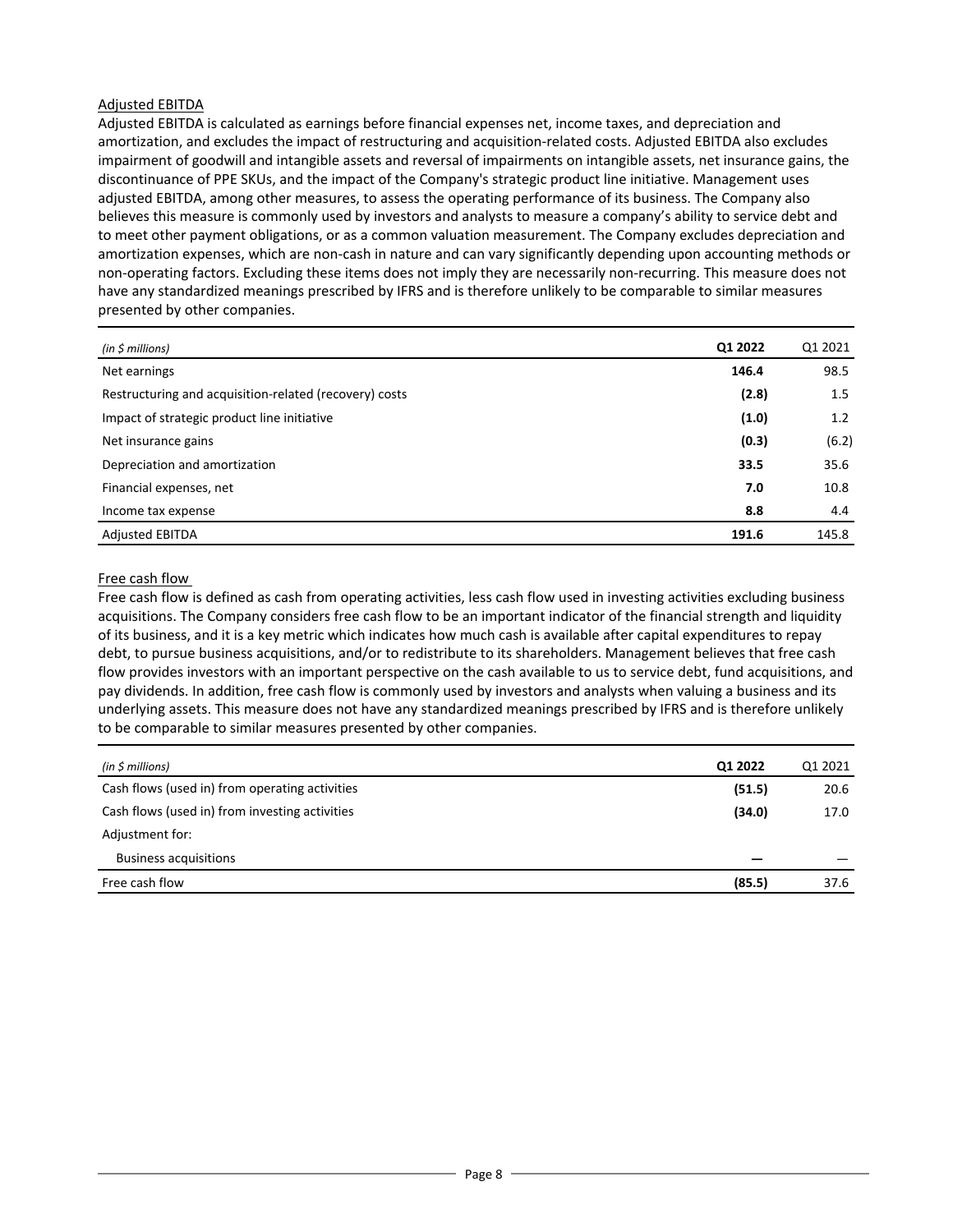### Total debt and net debt

Total debt is defined as the total bank indebtedness, long-term debt (including any current portion), and lease obligations (including any current portion), and net debt is calculated as total debt net of cash and cash equivalents. The Company considers total debt and net debt to be important indicators of the financial leverage of the Company. The Company believes that certain investors and analysts use the total debt and net debt to measure the financial leverage of the Company. These measures do not have any standardized meanings prescribed by IFRS and are therefore unlikely to be comparable to similar measures presented by other companies.

| (in $$$ millions)         | Apr 3, 2022 | Jan 2, 2022 |
|---------------------------|-------------|-------------|
| Long-term debt            | 845.0       | 600.0       |
| <b>Bank indebtedness</b>  |             |             |
| Lease obligations         | 105.9       | 109.1       |
| Total debt                | 950.9       | 709.1       |
| Cash and cash equivalents | (121.6)     | (179.2)     |
| Net debt                  | 829.3       | 529.9       |

#### Net debt leverage ratio

The net debt leverage ratio is defined as the ratio of net debt to pro-forma adjusted EBITDA for the trailing twelve months, all of which are non-GAAP measures. The pro-forma adjusted EBITDA for the trailing twelve months reflects business acquisitions made during the period, as if they had occurred at the beginning of the trailing twelve month period. The Company has set a fiscal year-end net debt leverage target ratio of one to two times pro-forma adjusted EBITDA for the trailing twelve months. The Company uses and believes that certain investors and analysts use the net debt leverage ratio to measure the financial leverage of the Company. This measure does not have any standardized meanings prescribed by IFRS and is therefore unlikely to be comparable to similar measures presented by other companies. 

| (in \$ millions, or otherwise indicated)                 | Apr 3, 2022 | Jan 2, 2022 |
|----------------------------------------------------------|-------------|-------------|
| Adjusted EBITDA for the trailing twelve months           | 772.6       | 726.8       |
| Adjustment for:                                          |             |             |
| <b>Business acquisitions</b>                             | 18.5        | 22.8        |
| Pro-forma adjusted EBITDA for the trailing twelve months | 791.1       | 749.6       |
| Net debt                                                 | 829.3       | 529.9       |
| Net debt leverage ratio <sup>(1)</sup>                   | 1.0         | 0.7         |

(1) The Company's total net debt to EBITDA ratio for purposes of its loan and note agreements was 1.2 at April 3, 2022.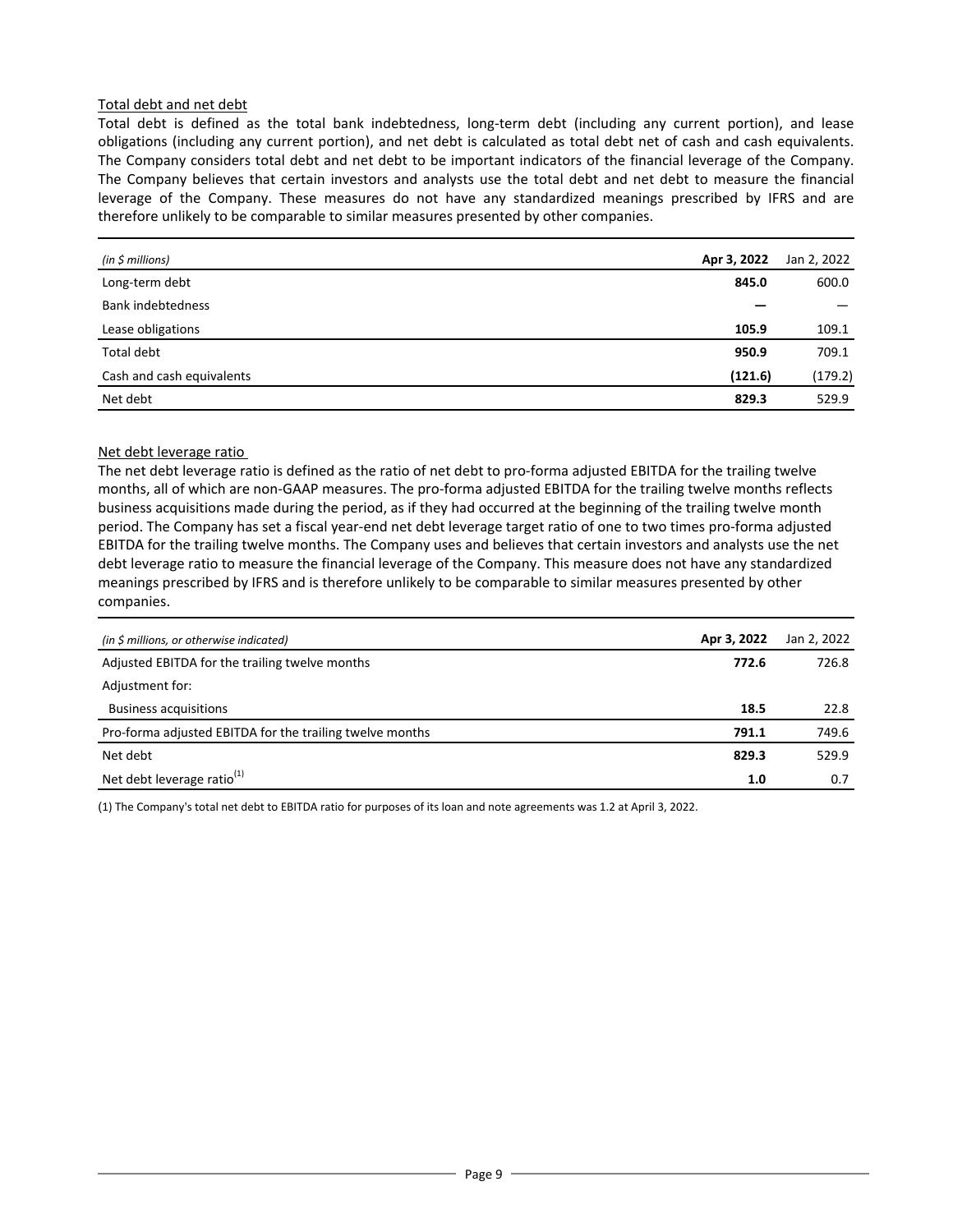### Working capital

Working capital is a non-GAAP financial measure and is defined as current assets less current liabilities. Management believes that working capital, in addition to other conventional financial measures prepared in accordance with IFRS, provides information that is helpful to understand the financial condition of the Company. The objective of using working capital is to present readers with a view of the Company from management's perspective by interpreting the material trends and activities that affect the liquidity and financial position of the Company. This measure is not necessarily comparable to similarly titled measures used by other public companies.

| (in \$ millions)                                    | Apr 3, 2022 | Jan 2, 2022 |
|-----------------------------------------------------|-------------|-------------|
| Cash and cash equivalents                           | 121.6       | 179.2       |
| Trade accounts receivable                           | 460.7       | 330.0       |
| Inventories                                         | 889.5       | 774.4       |
| Prepaid expenses, deposits and other current assets | 181.7       | 163.7       |
| Accounts payable and accrued liabilities            | (439.4)     | (440.4)     |
| Current portion of lease obligations                | (14.6)      | (15.3)      |
| Income taxes payable                                | (11.2)      | (7.9)       |
| Dividends payable                                   | (32.0)      |             |
| Working capital                                     | 1,156.3     | 983.7       |

## **Caution Concerning Forward-Looking Statements**

Certain statements included in this press release constitute "forward-looking statements" within the meaning of the U.S. Private Securities Litigation Reform Act of 1995 and Canadian securities legislation and regulations and are subject to important risks, uncertainties, and assumptions. This forward-looking information includes, amongst others, information with respect to our objectives and the strategies to achieve these objectives, as well as information with respect to our beliefs, plans, expectations, anticipations, estimates, and intentions, including, without limitation, our expectation with regards to net sales, gross margin, SG&A expenses, restructuring and acquisition-related costs, operating margin, adjusted operating margin, adjusted EBITDA, diluted earnings per share, adjusted diluted earnings per share, income tax rate, free cash flow, return on net assets, net debt to adjusted EBITDA leverage ratios, capital return and capital investments or expenditures, including our three-year financial outlook referenced in this press release under the section "Current market environment". Forward-looking statements generally can be identified by the use of conditional or forward-looking terminology such as "may", "will", "expect", "intend", "estimate", "project", "assume", "anticipate", "plan", "foresee", "believe", or "continue", or the negatives of these terms or variations of them or similar terminology. We refer you to the Company's filings with the Canadian securities regulatory authorities and the U.S. Securities and Exchange Commission, as well as the risks described under the "Financial risk management", "Critical accounting estimates and judgments", and "Risks and uncertainties" sections of our most recent Management's Discussion and Analysis for a discussion of the various factors that may affect the Company's future results. Material factors and assumptions that were applied in drawing a conclusion or making a forecast or projection are also set out throughout such document and this press release, including certain assumptions relating to the three-year financial outlook referenced in this press release under the section "Current market environment" which were described in the Company's press release dated February 23, 2022 under the section "Gildan Sustainable Growth Strategy".

Forward-looking information is inherently uncertain and the results or events predicted in such forward-looking information may differ materially from actual results or events. Material factors, which could cause actual results or events to differ materially from a conclusion, forecast, or projection in such forward-looking information, include, but are not limited to:

- the magnitude and length of economic disruption as a result of the worldwide coronavirus (COVID-19) pandemic and the appearance of COVID variants, including the scope and duration of government mandated general, partial, or targeted private sector shutdowns, travel restrictions, social distancing measures, and the pace of mass vaccination campaigns;
- changes in general economic and financial conditions globally or in one or more of the markets we serve, including those resulting from the impacts of the COVID-19 pandemic and the appearance of COVID variants, the current high inflationary environment and the ongoing Russia-Ukraine conflict and war;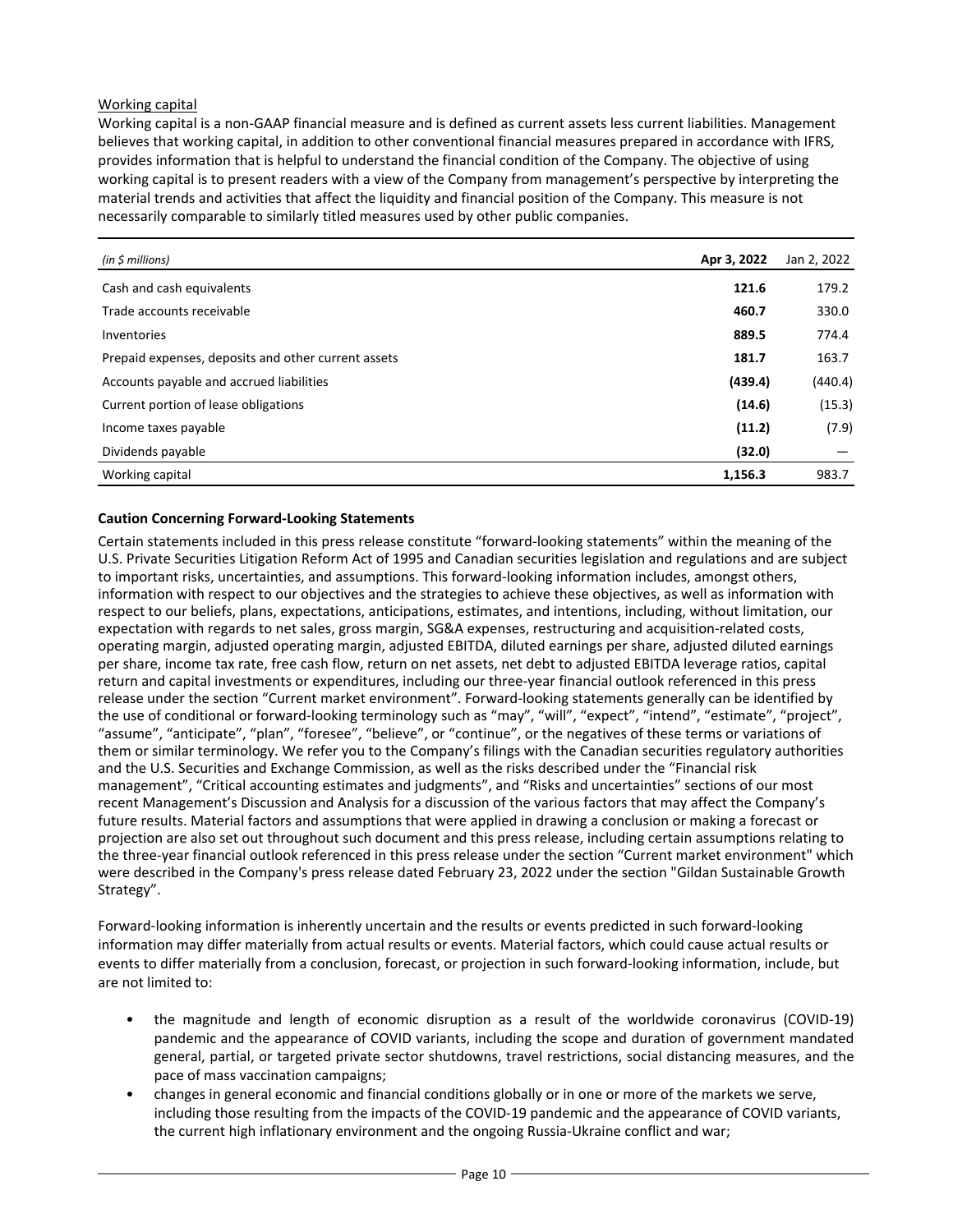- our ability to implement our growth strategies and plans, including our ability to bring projected capacity expansion online:
- our ability to successfully integrate acquisitions and realize expected benefits and synergies;
- the intensity of competitive activity and our ability to compete effectively;
- our reliance on a small number of significant customers;
- the fact that our customers do not commit to minimum quantity purchases;
- our ability to anticipate, identify, or react to changes in consumer preferences and trends;
- our ability to manage production and inventory levels effectively in relation to changes in customer demand;
- fluctuations and volatility in the price of raw materials used to manufacture our products, such as cotton, polyester fibres, dyes and other chemicals from current levels;
- our reliance on key suppliers and our ability to maintain an uninterrupted supply of raw materials, intermediate materials and finished goods;
- the impact of climate, political, social, and economic risks, natural disasters, epidemics, pandemics and endemics, such as the COVID-19 pandemic, in the countries in which we operate or sell to, or from which we source production;
- disruption to manufacturing and distribution activities due to such factors as operational issues, disruptions in transportation logistic functions, labour shortages or disruptions, political or social instability, weather-related events, natural disasters, epidemics and pandemics, such as the COVID-19 pandemic, and other unforeseen adverse events;
- the impacts of the COVID-19 pandemic on our business and financial performance and consequently on our ability to comply with the financial covenants under our debt agreements;
- compliance with applicable trade, competition, taxation, environmental, health and safety, product liability, employment, patent and trademark, corporate and securities, licensing and permits, data privacy, bankruptcy, anti-corruption, and other laws and regulations in the jurisdictions in which we operate;
- the imposition of trade remedies, or changes to duties and tariffs, international trade legislation, bilateral and multilateral trade agreements and trade preference programs that the Company is currently relying on in conducting its manufacturing operations or the application of safeguards thereunder;
- factors or circumstances that could increase our effective income tax rate, including the outcome of any tax audits or changes to applicable tax laws or treaties;
- changes to and failure to comply with consumer product safety laws and regulations;
- changes in our relationship with our employees or changes to domestic and foreign employment laws and regulations;
- negative publicity as a result of actual, alleged, or perceived violations of human rights, labour and environmental laws or international labour standards, or unethical labour or other business practices by the Company or one of its third-party contractors;
- changes in third-party licensing arrangements and licensed brands;
- our ability to protect our intellectual property rights;
- operational problems with our information systems as a result of system failures, viruses, security and cyber security breaches, disasters, and disruptions due to system upgrades or the integration of systems;
- an actual or perceived breach of data security;
- our reliance on key management and our ability to attract and/or retain key personnel;
- changes in accounting policies and estimates; and
- exposure to risks arising from financial instruments, including credit risk on trade accounts receivables and other financial instruments, liquidity risk, foreign currency risk, and interest rate risk, as well as risks arising from commodity prices.

These factors may cause the Company's actual performance and financial results in future periods to differ materially from any estimates or projections of future performance or results expressed or implied by such forward-looking statements. Forward-looking statements do not take into account the effect that transactions or non-recurring or other special items announced or occurring after the statements are made may have on the Company's business. For example, they do not include the effect of business dispositions, acquisitions, other business transactions, asset writedowns, asset impairment losses, or other charges announced or occurring after forward-looking statements are made. The financial impact of such transactions and non-recurring and other special items can be complex and necessarily depends on the facts particular to each of them.